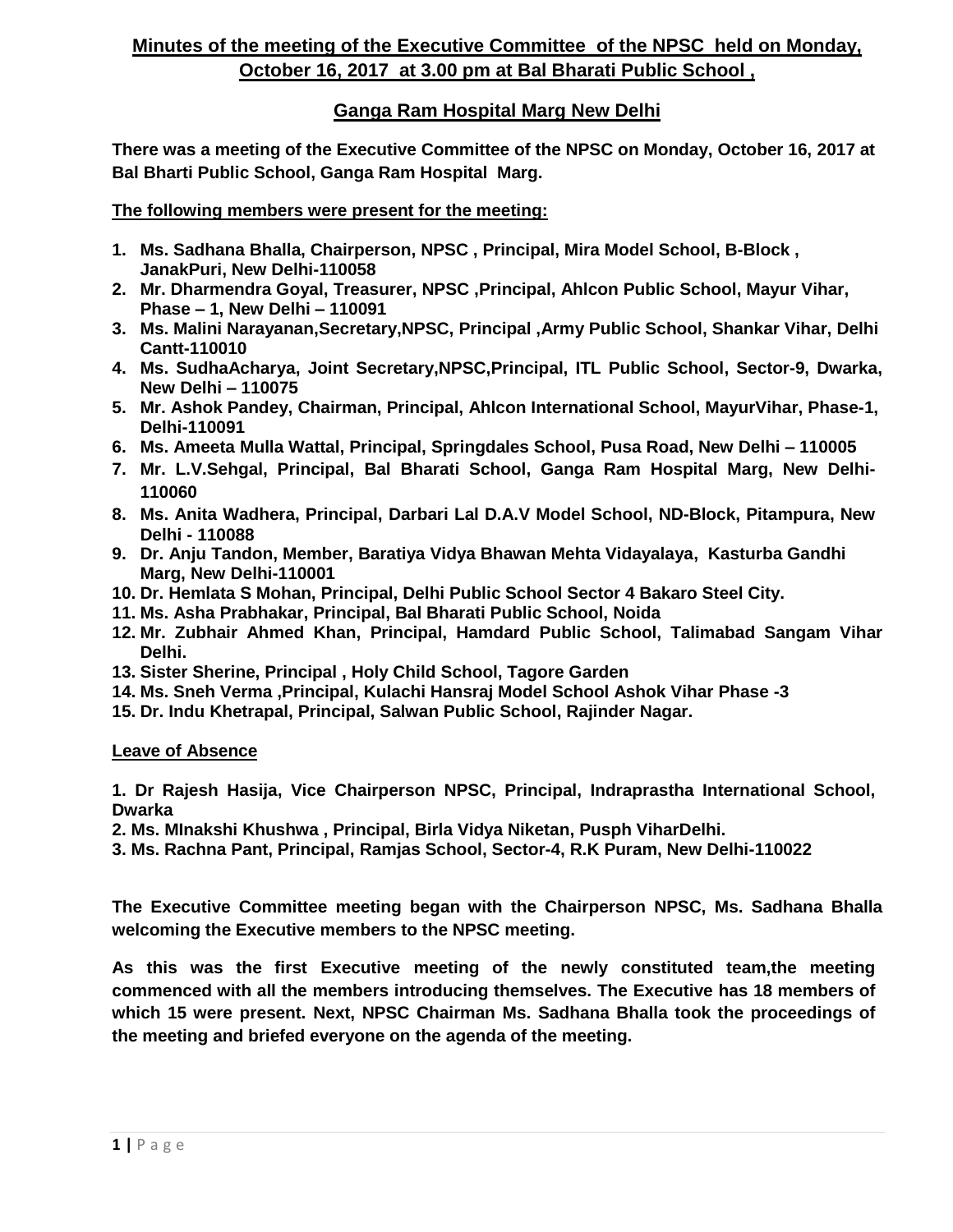**The following agenda was taken up:**

## **Agenda Item No. 1: Confirmation of the minutes of the last meeting held on September 26, 2017.**

**The Chairperson informed the house, that the minutes of the last Executive Committee and General Body Meeting of NPSC held on 26 September,2017were sent to all members through e-mail and also updated on the NPSC website. Since there were no observations were received the minutes were deemed passed.** 

## **Agenda Item No.2:Introduction of the new Executive Committee members.**

**As all the members who were present had already introduced themselves, the Chairperson shared the names of the other members who could not attend the meeting.**

#### **Agenda Item No. 3: Induction of Mrs.SharmilaRaheja as the additional Joint Secretary against the unfilled vacancy**

**The Chairperson apprised the members that the post of the Joint Secretary from outside Delhi remains unfilled. An application from Mrs. SharmilaRaheja,Principal,Uttam School,Ghaziabad was received . She requested the Returning Officers of the elections Mr. Ashok Pandey and Mrs. AmeetaWattalto table her application and discuss the matter.**

**All the members unanimously agreed on the induction of Mrs. SharmilaRahejaPrincipal,Uttam School,Ghaziabad as the additional Joint Secretary .This would be presented in the General Body Meeting scheduled on 25 October ,2017 for ratification and approval.**

#### **Agenda Item No. 4:Discussion on the NPSC Calendar**

**A basic skeletal structure of the NPSC Calendar was circulated for the perusal of all the members.It was proposed by the Chairperson, that all the dates of the meetings be incorporated in the calendar in advance, so that the members can plan their availability.**

**The Chairperson also informed the members, that a format is being prepared to get the consent of the members for hosting the events of the NPSC. This would, she said, give an opportunity for the other member schools to be involved in the activities of the NPSC.**

#### **Agenda Item No. 5:Formation of the Legal Cell**

**The Chairman mentioned that a Legal Cell of the NPSC headed by Mr L V Sehgal, Principal,Bal Bharati Public School New Delhi be set up with the express purpose of providing advice to members schools regarding any clarification sought by a member school pertaining to rules/regulations/circulars etc.**

**All agreed that this was indeed a very good initiative and would have a very important and constructive role to play in the present environment. It was unanimously agreed upon by all members to have this cell.**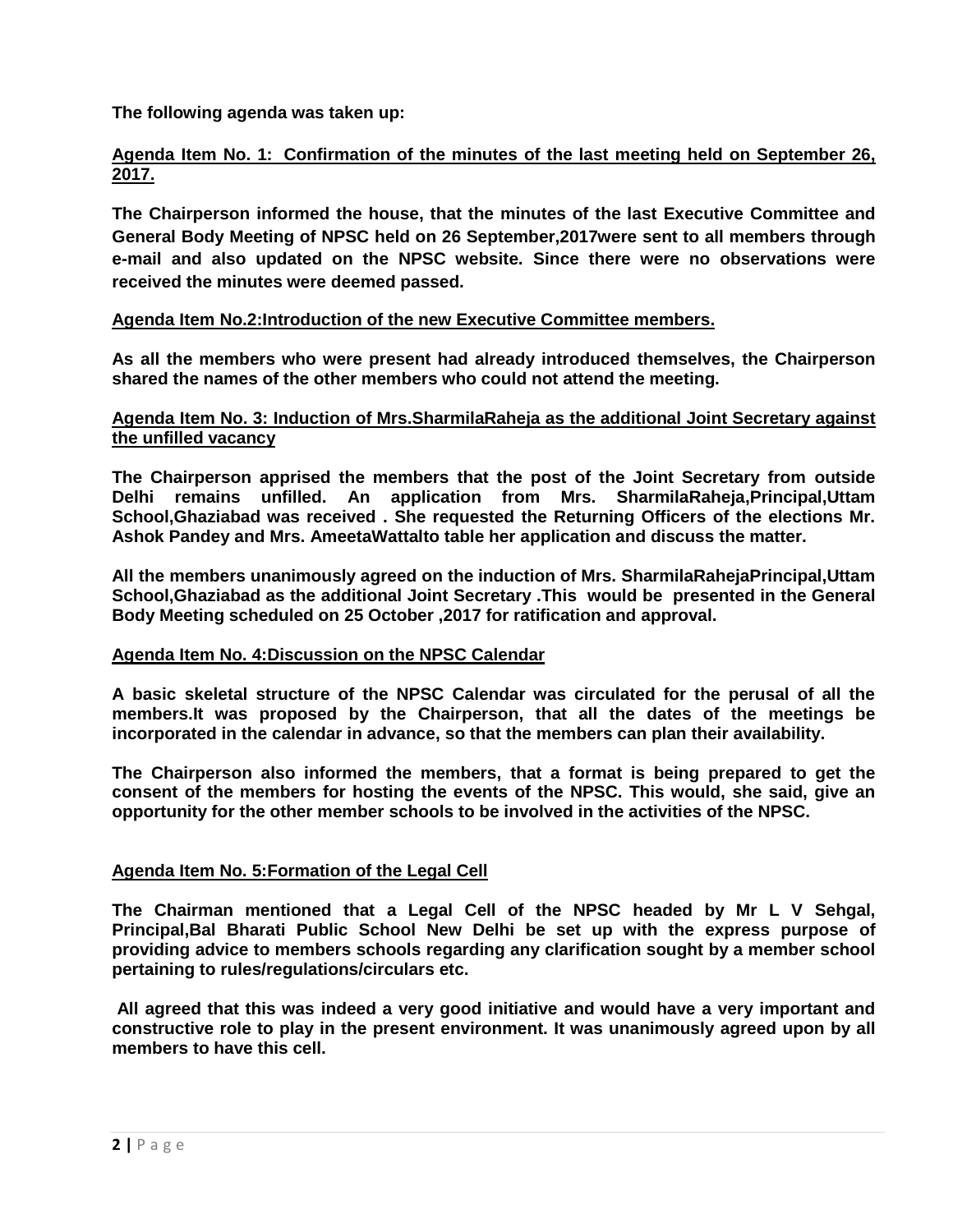## **Agenda Item No. 6:Discussion on UNIC partnership and programmes**

**The Chairperson shared the details of the UNIC partnership events and the programs. She informed the members that these dates would be blocked in the NPSC Calendar and the detailed instructions on each of the events would be shared with all the members.**

#### **Agenda Item No. 6:Any other matter with the permission of the Chair**

- **1. Ms. Hemlata Mohan Principal, Delhi Public School, Sector- 4 Bokaro Steel City made a submission to the Executive regarding the difficulty in attending the Executive and the General Body meeting on two separate days for outstation members.**
- **2. In the last meeting it was decided, that the Executive would meet on the second Thursday of each month and the General Body Meeting would be held on the last Wednesday of every month.**
- **3. After discussion, it was decided that the meets planned for April, August and December would be combined Executive and General Body Meetings to facilitate the attendance of the outstation members and therefore, will be held on the same day.**
- **4. It was also decided that Life Members and Special invitees would be attending the General Body Meeting. In case of some special agenda that requires their valuable inputs, then, they would attend the Executive meeting by invitation.**
- **5. It was also decided that all the members of the Executive would stay connected through a Whatsapp group. The Chairperson requested the Secretary to create a new group with the team of 18 members.**
- **6. Mr L V Sehgal informed the Executive that a compendium of the latest court cases is being compiled for the reference of all the NPSC schools.**
- **7. Mr. Ashok Pandey, former Chairperson NPSC, informed the members that a sub committee, headed by Dr. Rajini Kumar, Founder member of the NPSC, has been constituted to review the Rules and Regulations of the NPSC. The Constitution along with amendments will be circulated to all members for any suggestions/clarifications.**
- **8. Dr. Indu Khetarpal, was invited to share with all the members details of the meeting of some of the Principals of Delhi and NCR with the Chief Justice of Delhi High Court. It was decided that the legal fraternity would assist the schools in taking preemptive steps to handle sexual violence. The orientation for school Principals would be conducted on 25 October 17, at the next General Body Meeting.**